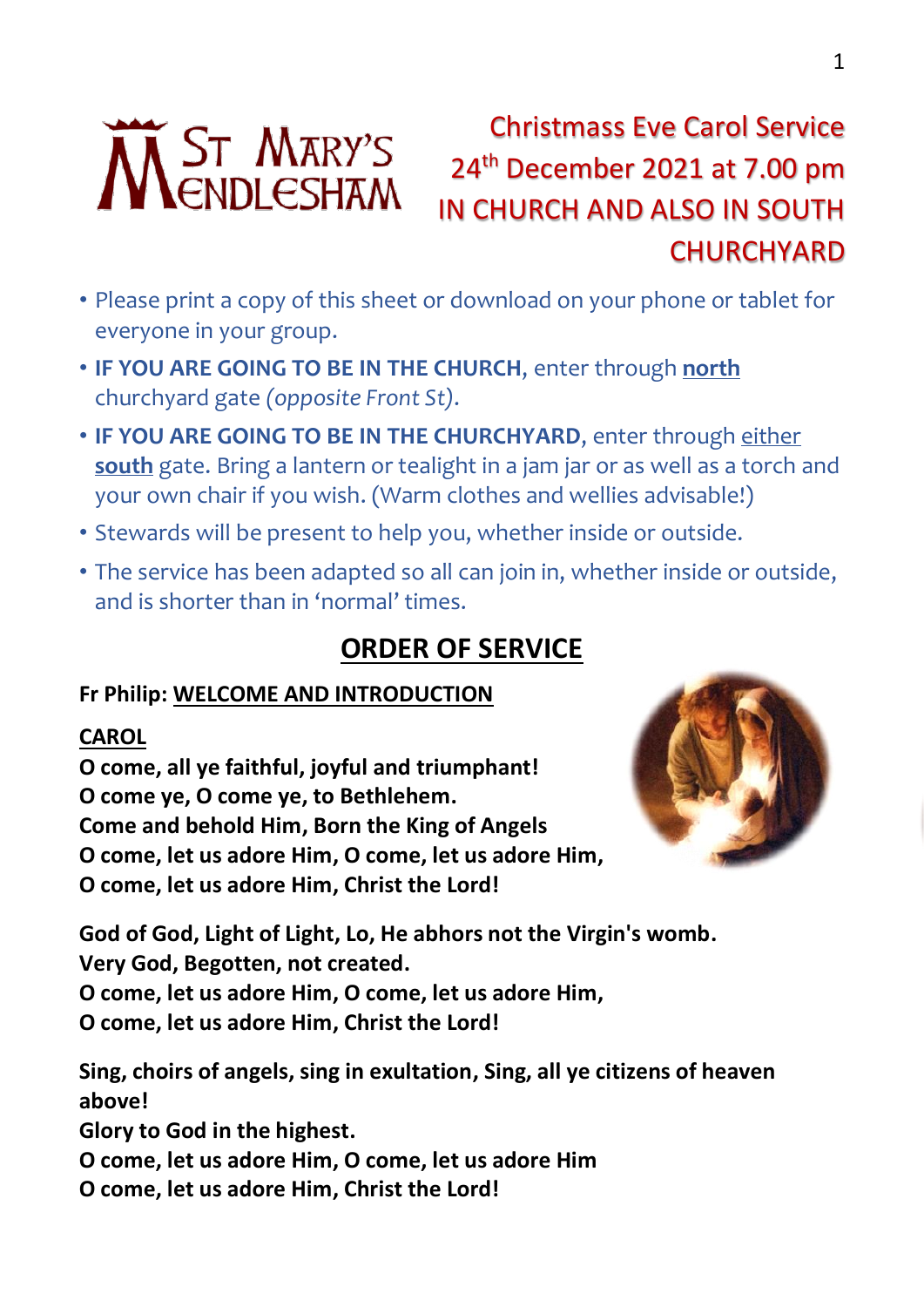**Yea, Lord, we greet Thee, born this happy morning, Jesu, to Thee be glory given. Word of the Father now in flesh appearing. O come, let us adore Him, O come, let us adore Him O come, let us adore Him, Christ the Lord!**

• **READING**: **Luke 1 v 26-38** *The Annunciation: The Angel Gabriel visits Mary to ask her to be mother of the Saviour*

#### **BLESSING OF THE CHRISTMASS TREE**

#### **CAROL**

**Silent night, holy night, All is calm, all is bright, Round yon Virgin, mother and child; Holy Infant, so tender and mild, Sleep in heavenly peace; sleep in heavenly peace.**

**Silent night, holy night, Shepherds quake at the sight, Glory streams from Heaven afar, Heavenly hosts sing Alleluia; Christ, the Saviour, is born; Christ, the Saviour, is born.**

**Silent night, holy night. Son of God, Love's pure Light Radiant beams from Thy holy face, With the dawn of redeeming grace; Jesus, Lord, at Thy birth; Jesus, Lord at Thy birth.**

• **READING**: **Luke 2 v 1-7** *The Birth of Jesus at Bethlehem*

#### **BLESSING OF THE CRIB**

#### **CAROL**

**Away in a manger no crib for a bed The little Lord Jesus laid down his sweet head The stars in the bright sky looked down where he lay, The little Lord Jesus asleep on the hay.**

**The cattle are lowing the baby awakes But little Lord Jesus no crying he makes. I love thee, Lord Jesus; look down from the sky And stay by my side until morning is nigh.**

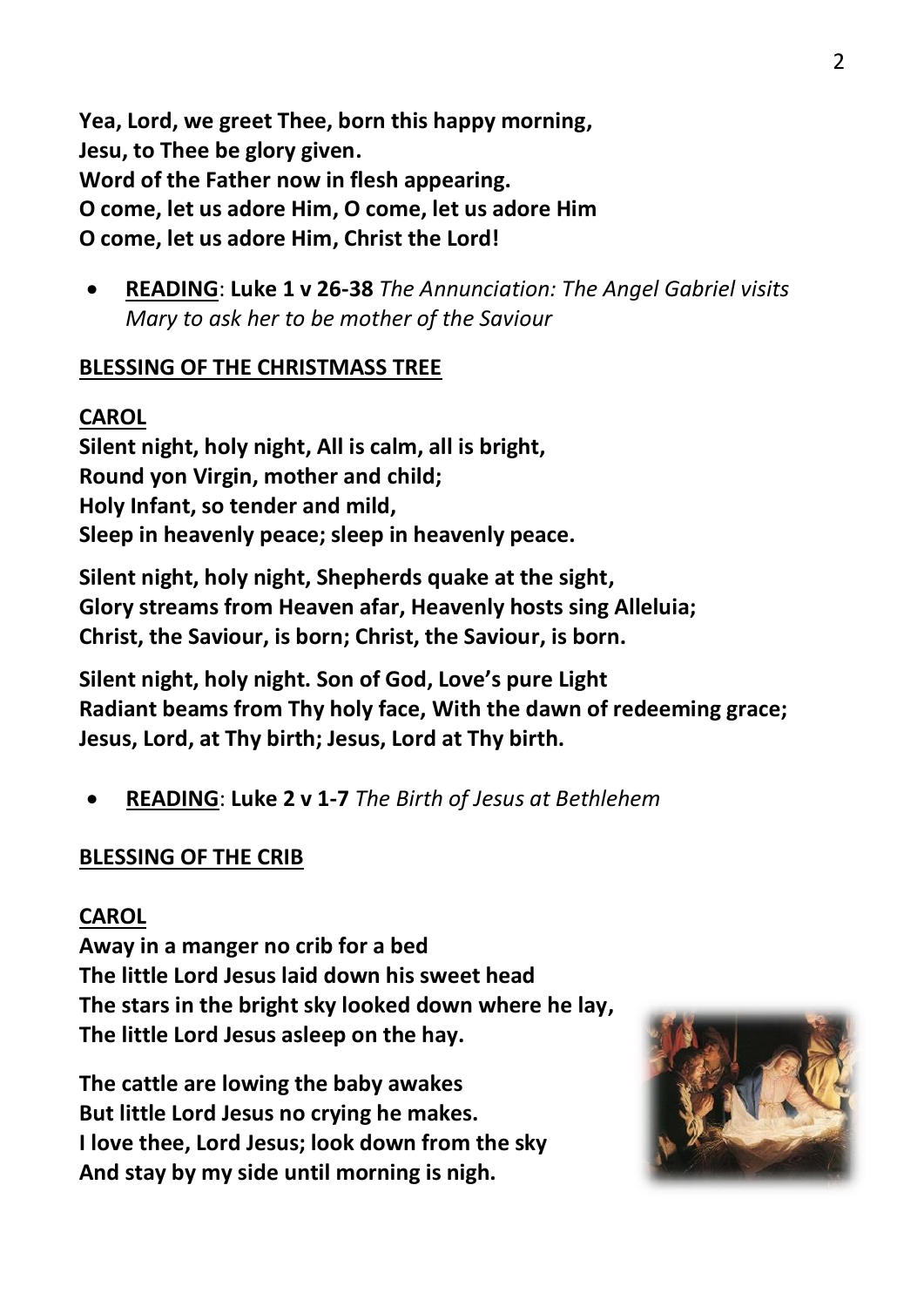**Be near me, Lord Jesus, I ask thee to stay Close by me for ever, and love me, I pray. Bless all the dear children in thy tender care, And fit us for heaven, to live with thee there.**

• **READING**: **Luke 2 v 8-20** *Angels tell the shepherds about the birth of Jesus and they respond to the Good News.*

## **PRAYERS**

**Fr Philip:** Thank you, Lord, for all we have. Help us to share with those who have very little, especially all helped by St Martin's Norwich for the homeless and Christian Aid. Lord hear us **All: Lord graciously hear us.**

**Fr Philip:** Let us pray for all who are ill, lonely or unhappy at this time. Lord hear us. **All: Lord graciously hear us.**

**Fr Philip:** We pray for all healthcare workers and carers who work to relieve suffering in others; may they also find support and understanding. Lord hear us. **All: Lord graciously hear us.**

**Fr Philip:** With Mary and Joseph we rejoice at the birth of Jesus. May we welcome Christ as they did and see his face in all whom we meet. Lord hear us. **All: Lord graciously hear us.**

**Fr Philip:** Jesus, Word of the Father, you became man for us and raised us to new life. May all the dead, especially our departed loved ones, find rest and peace. Lord hear us. **All: Lord graciously hear us.**

#### **THE LORD'S PRAYER:**

**Our Father, who art in heaven, hallowed be thy name.**

**Thy kingdom come, thy will be done on earth as it is in heaven.**

**Give us this day our daily bread,**

**And forgive us our trespasses as we forgive those who trespass against us. And lead us not into temptation, but deliver us from evil.**

**For thine is the kingdom, the power and the glory for ever and ever. Amen.**

## **BLESSING**

# **CAROL**

**Hark! the herald angels sing: "Glory to the newborn King! Peace on earth and mercy mild, God and sinners reconciled." Joyful, all ye nations rise, join the triumph of the skies,**